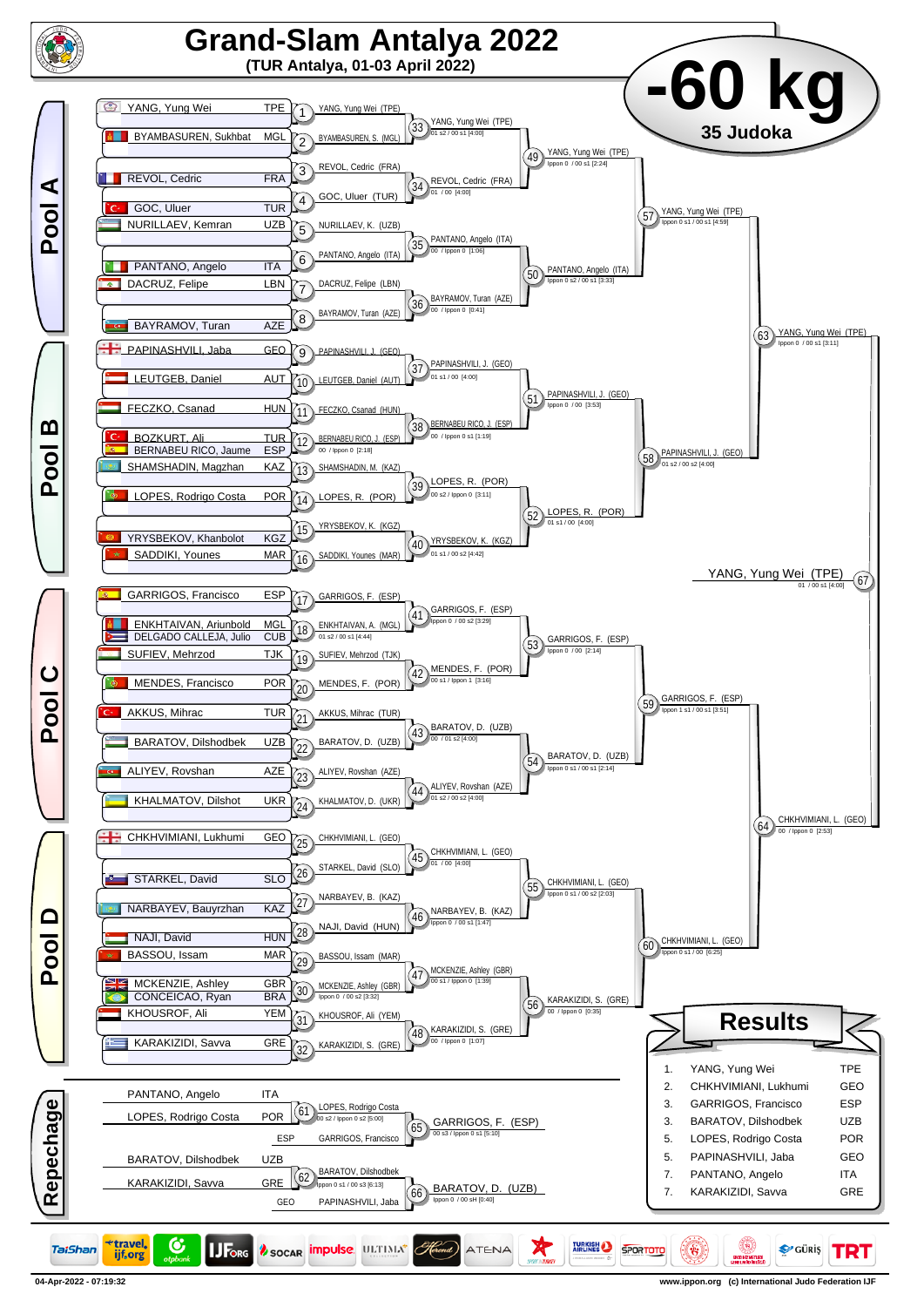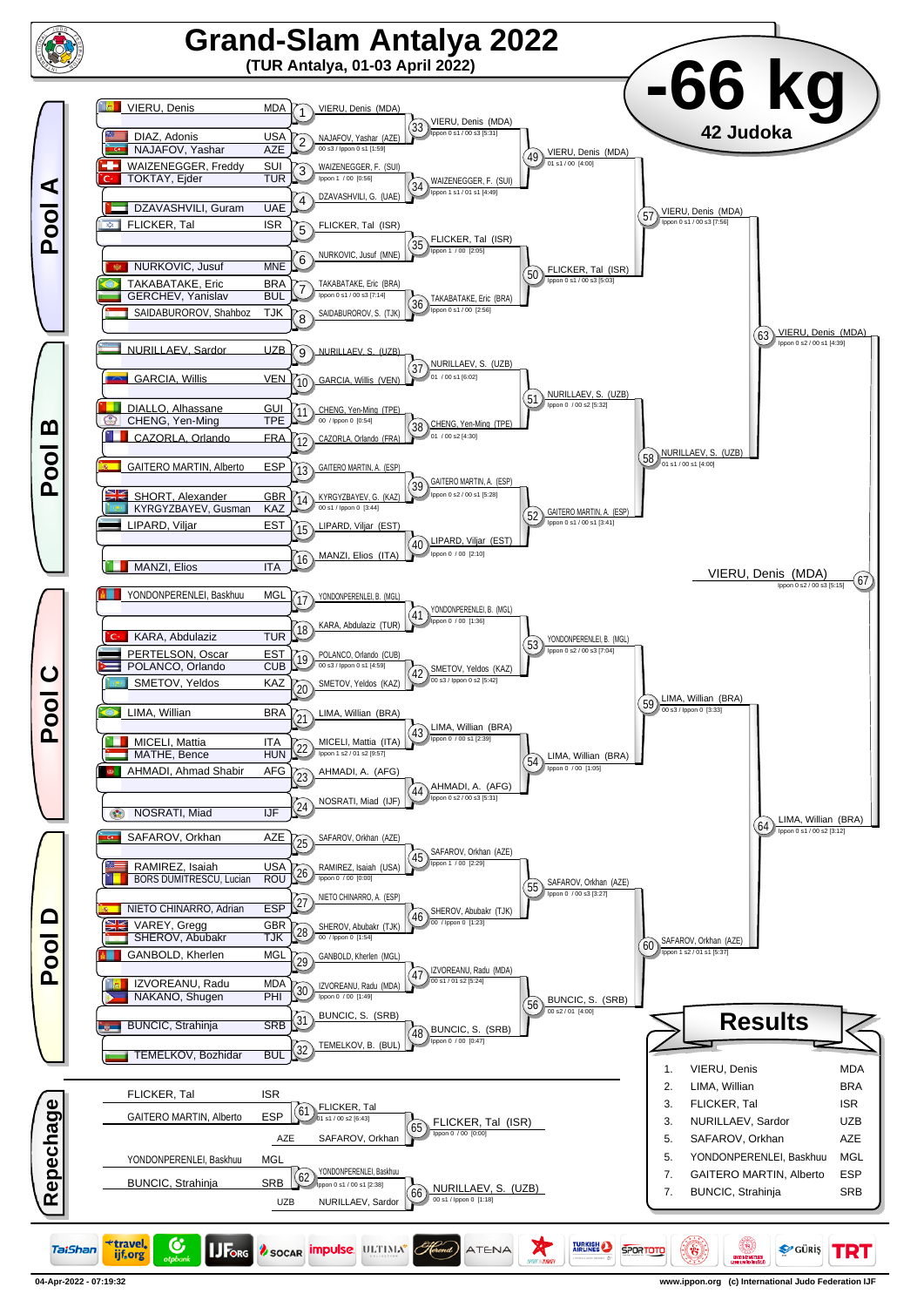

**04-Apr-2022 - 07:19:32 www.ippon.org (c) International Judo Federation IJF**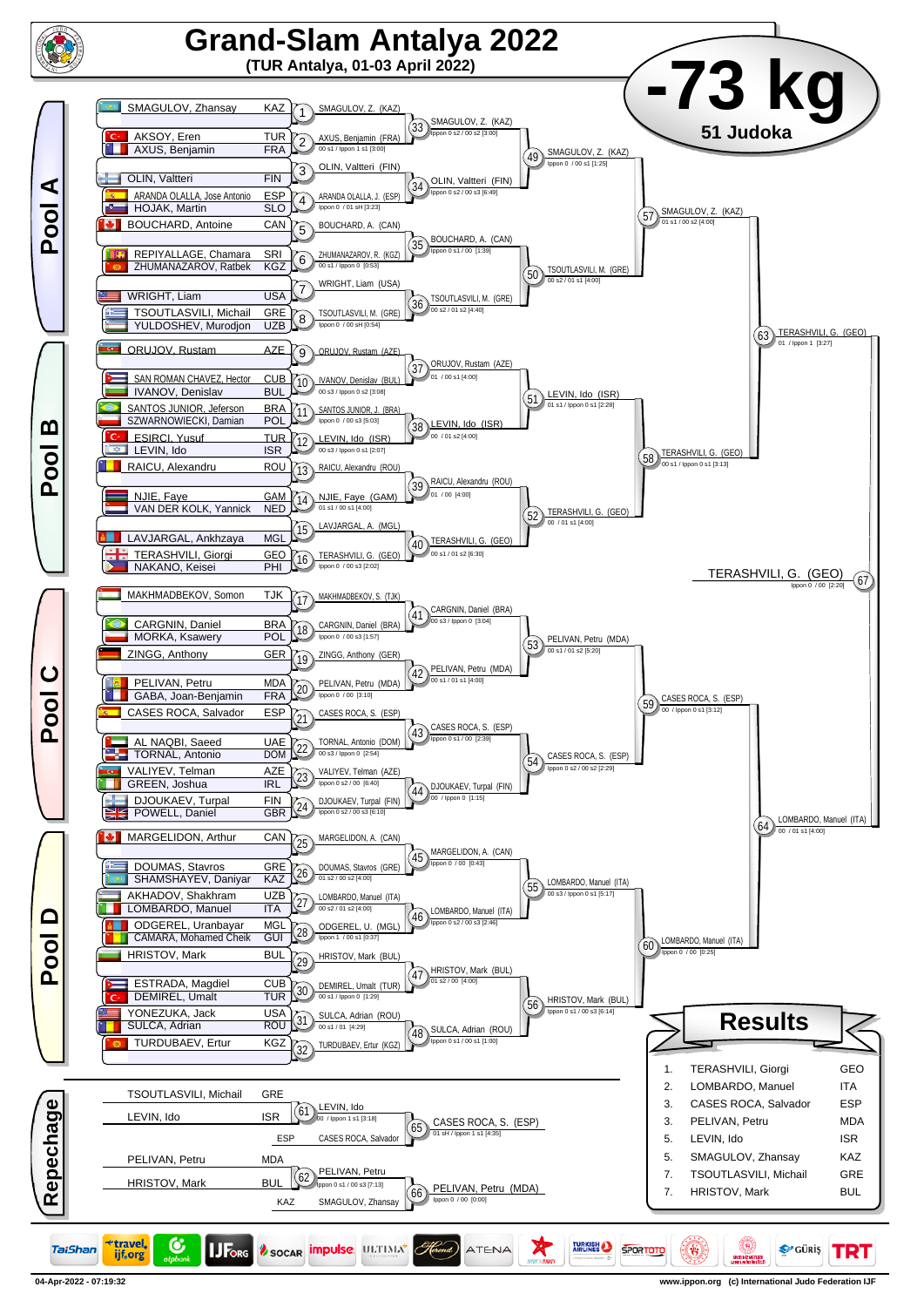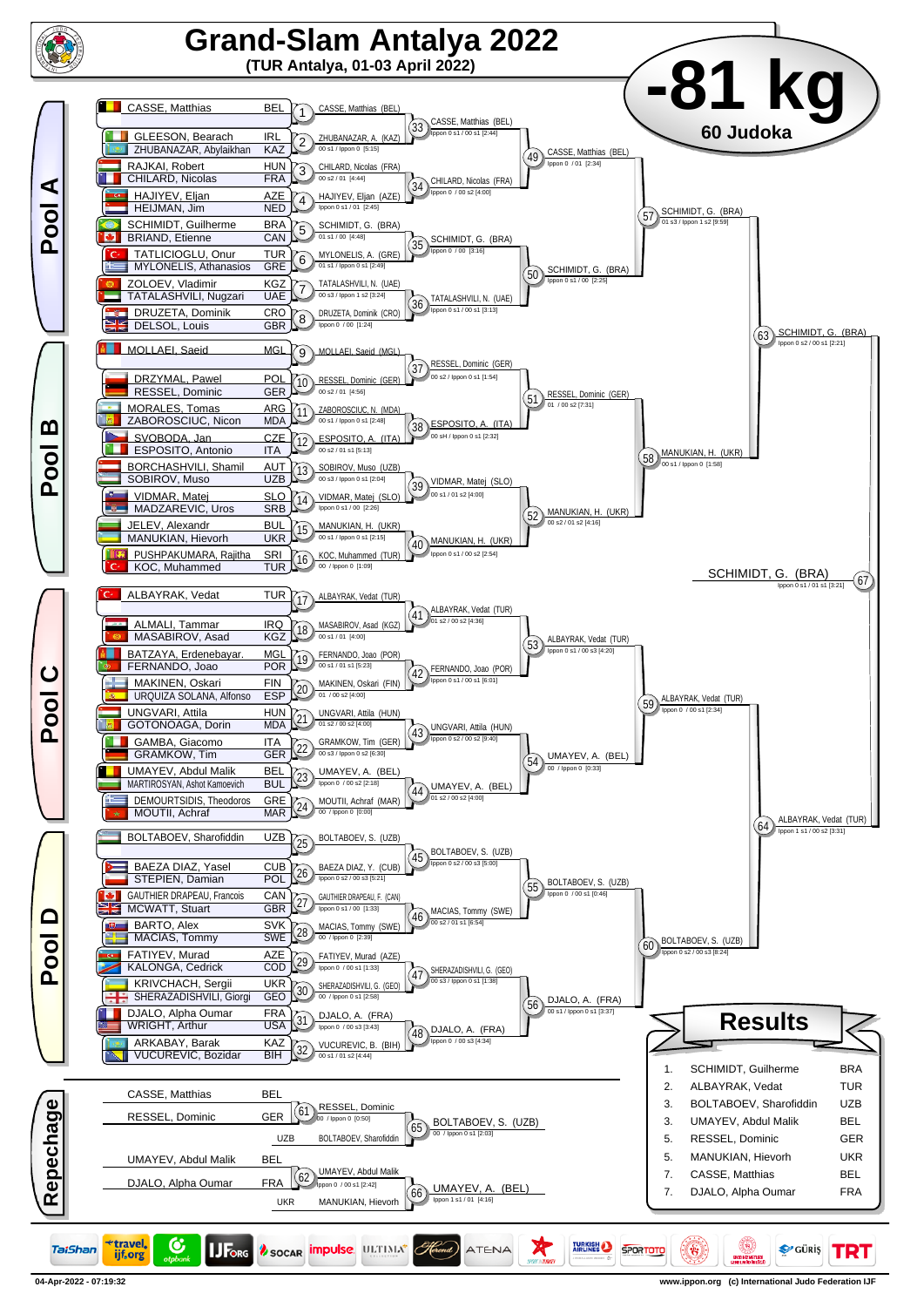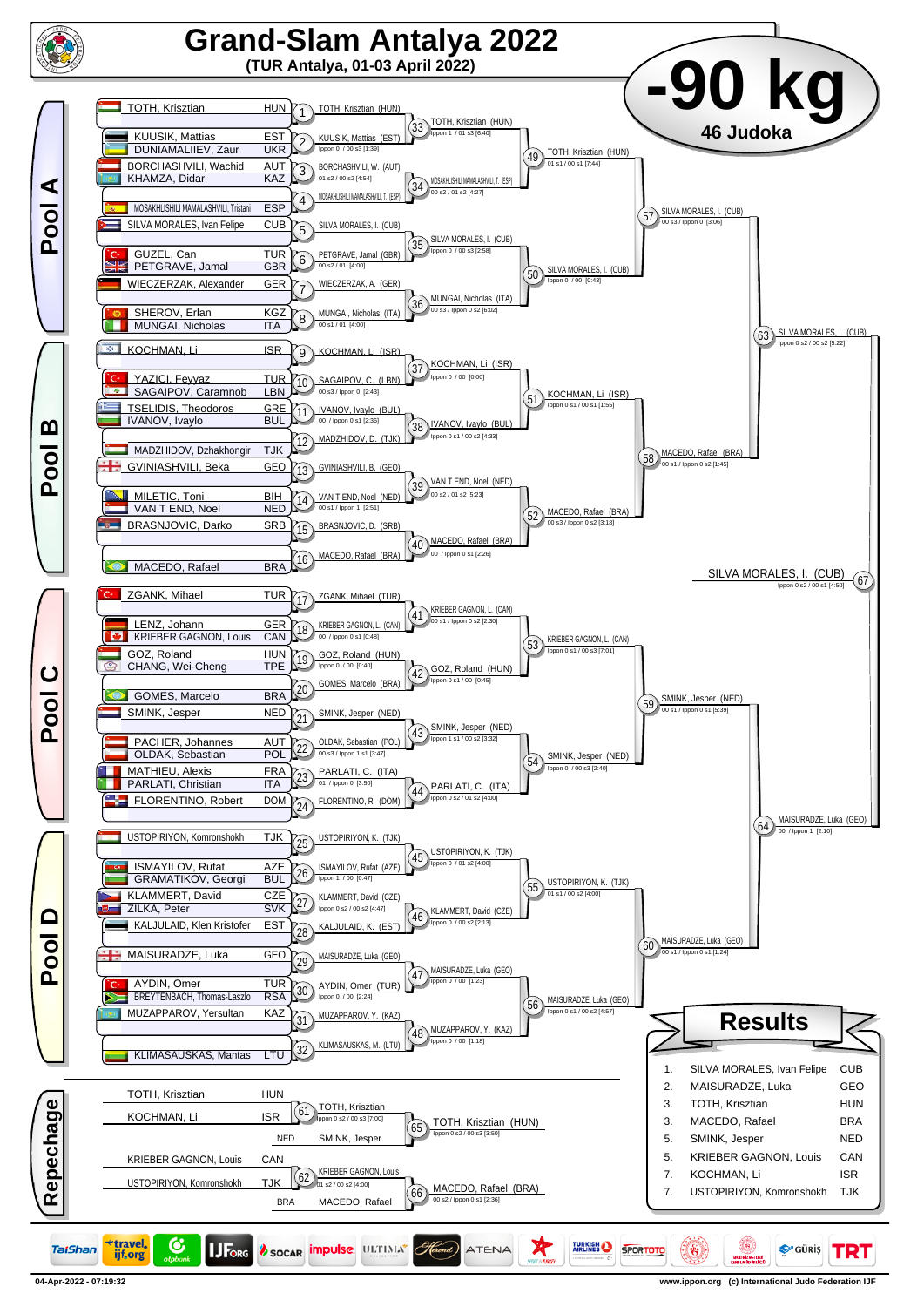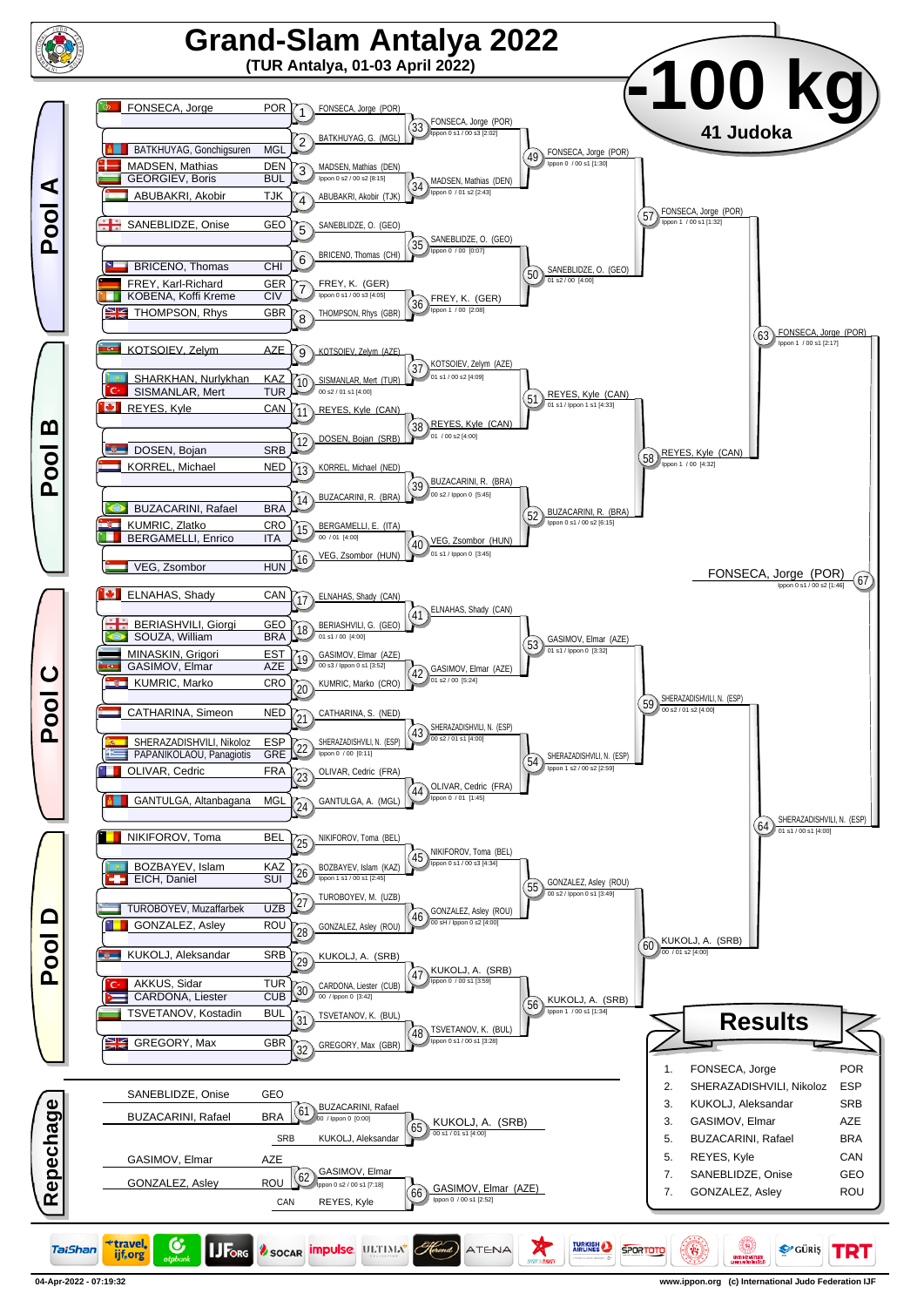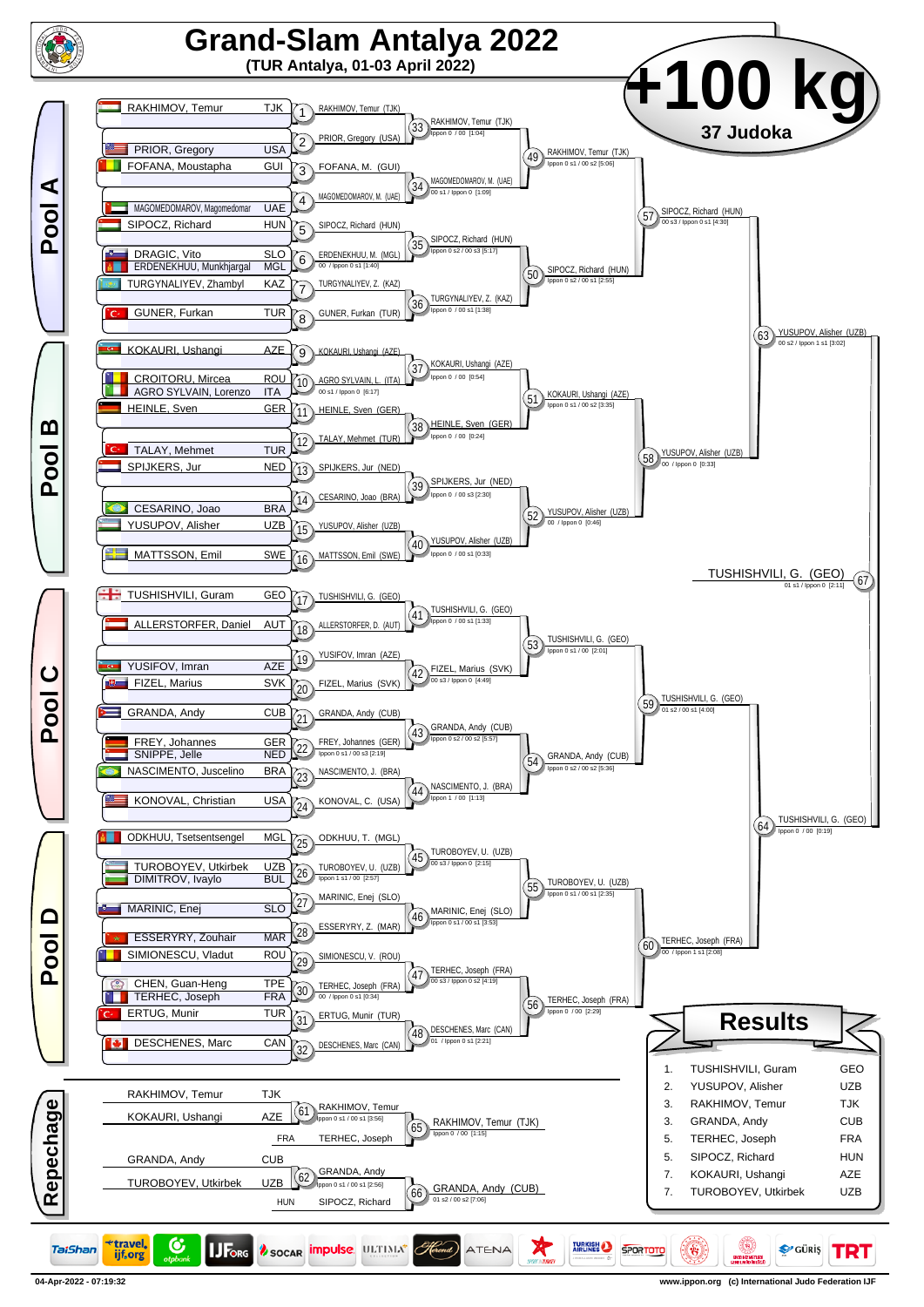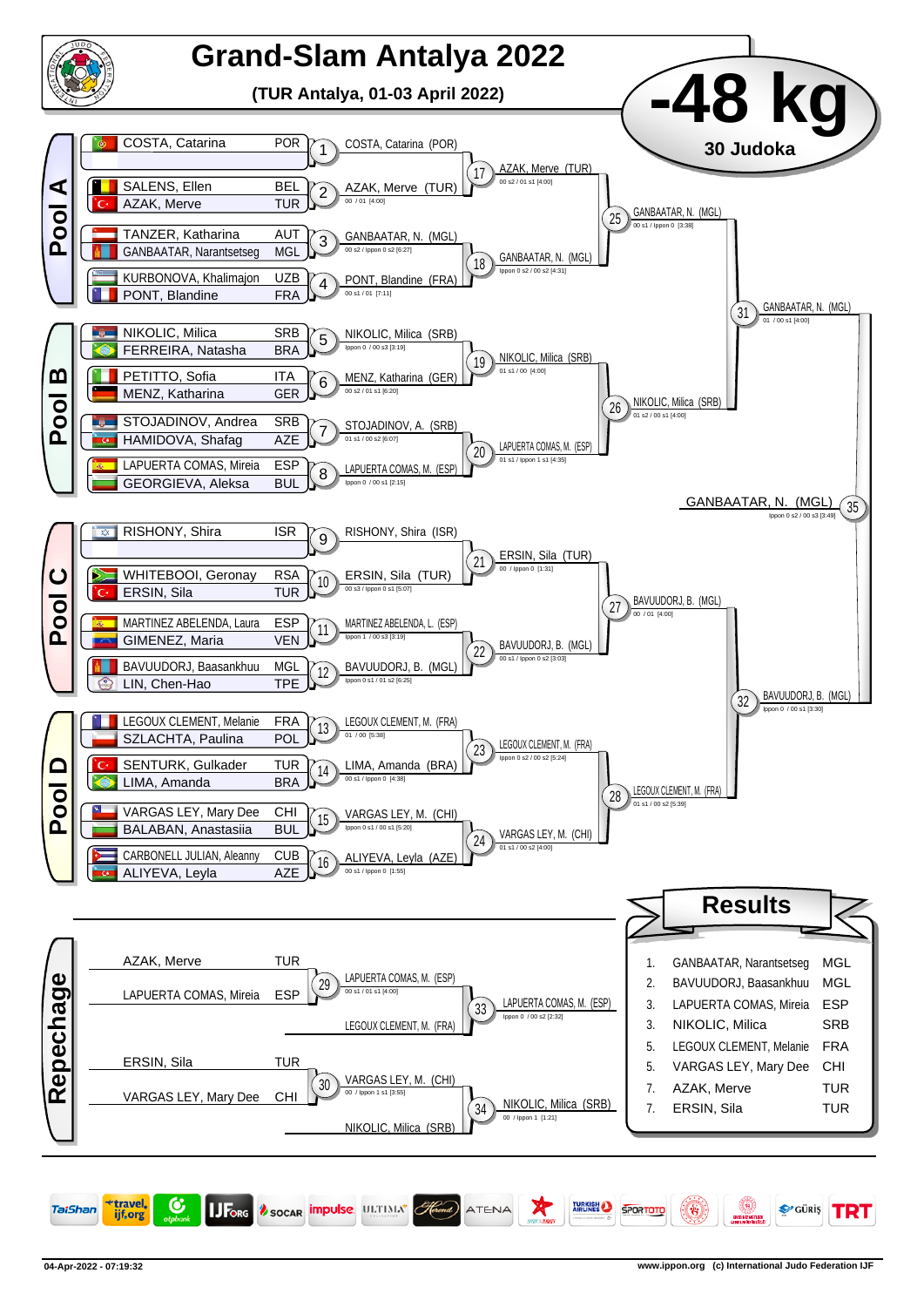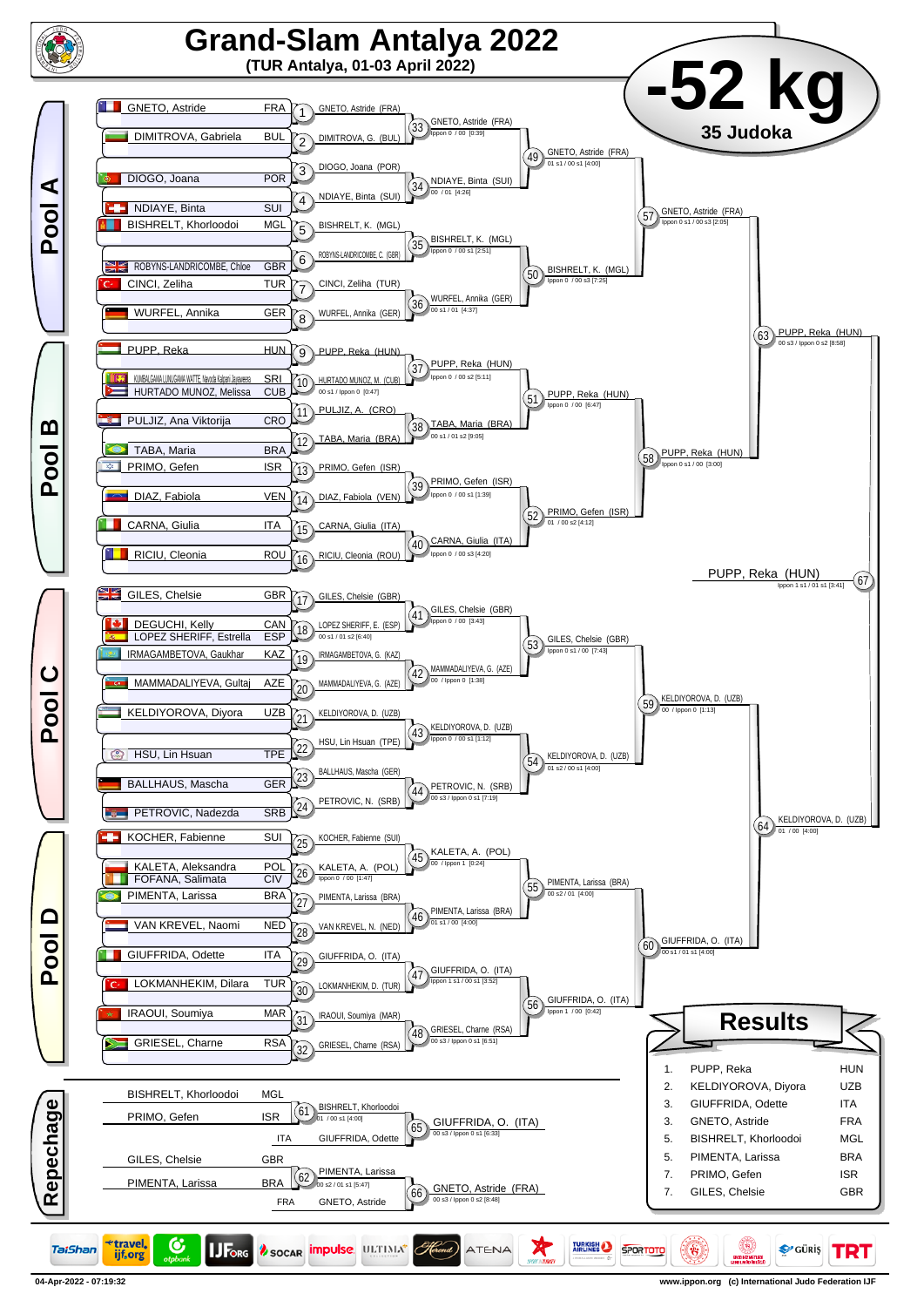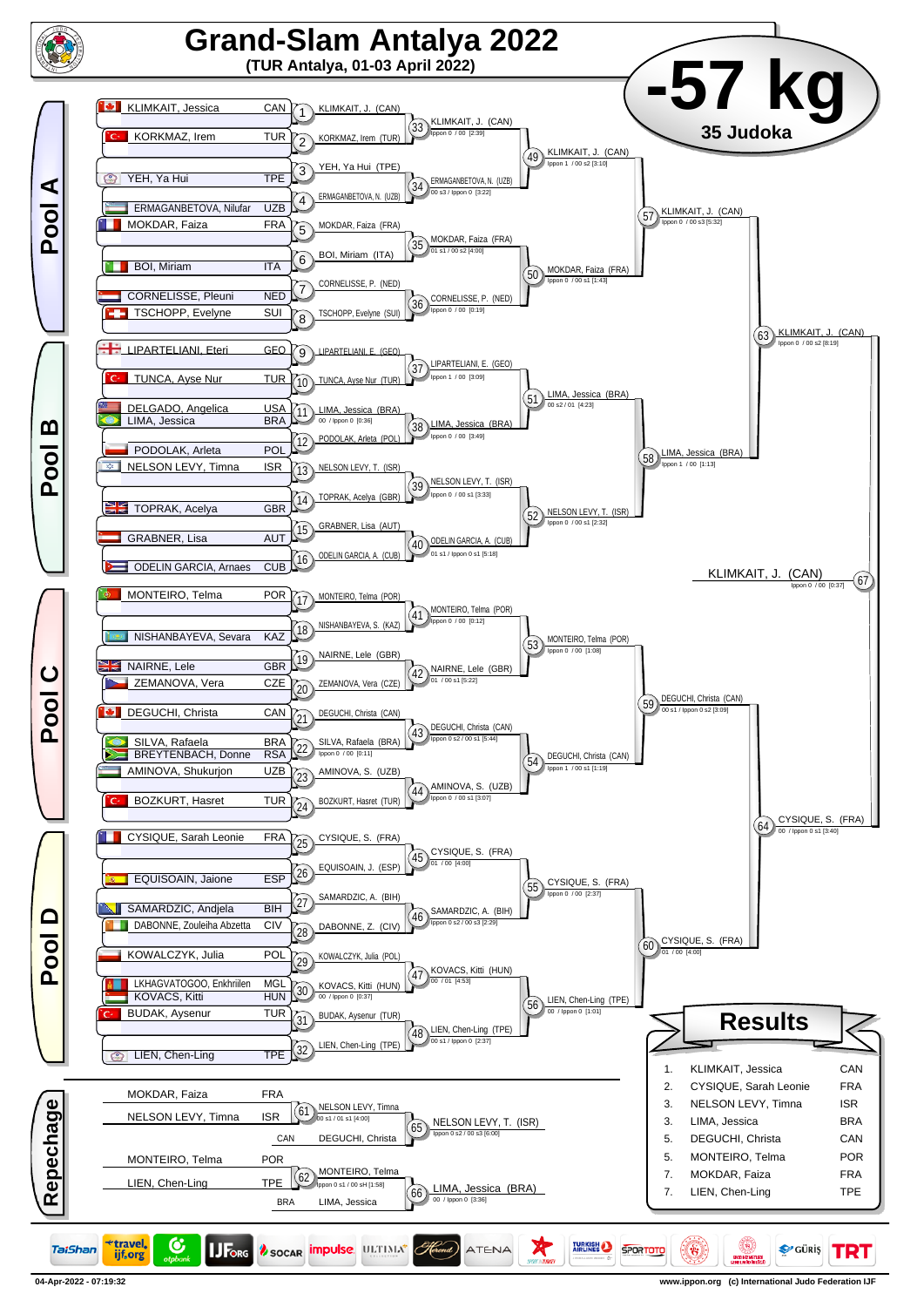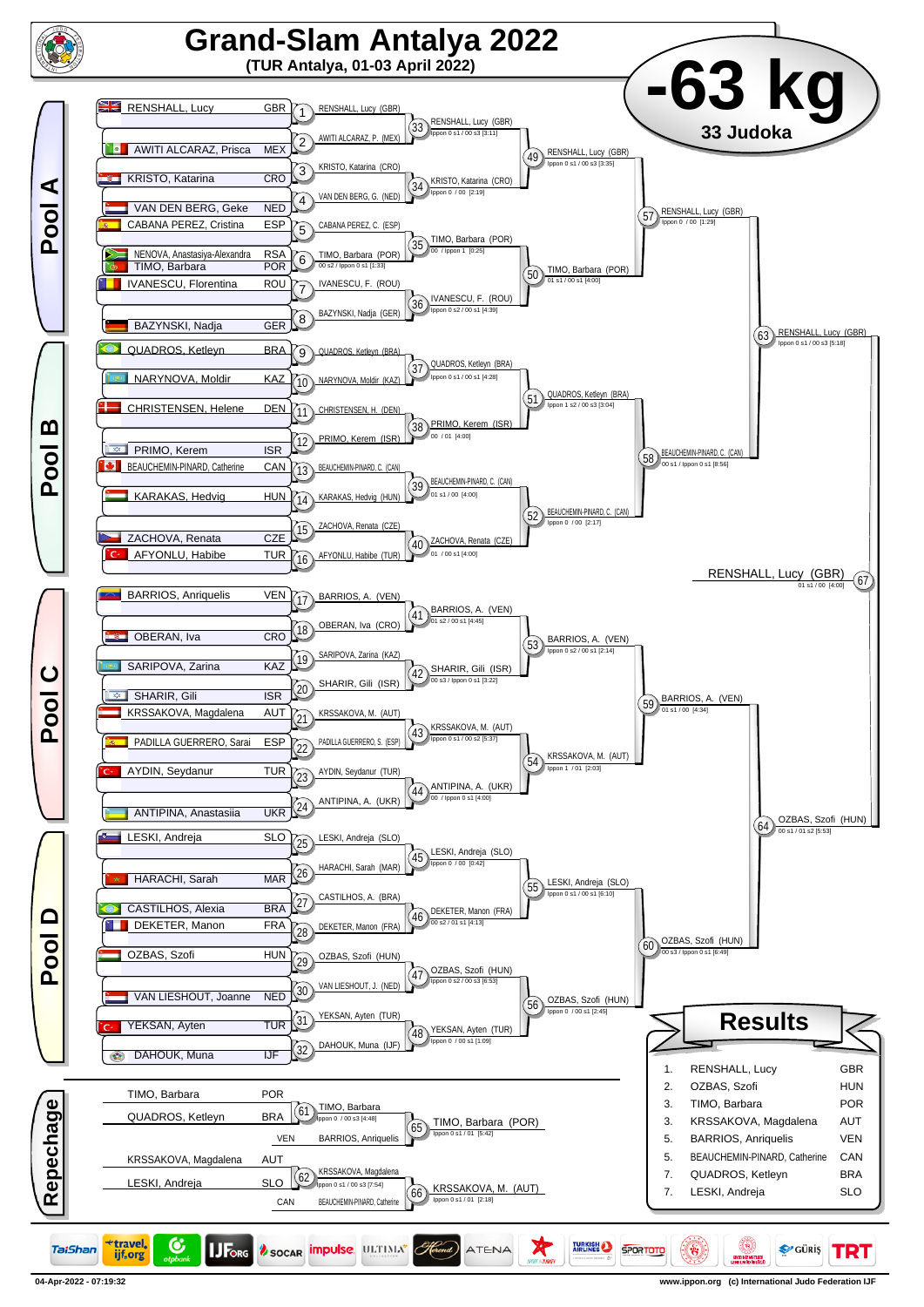

**04-Apr-2022 - 07:19:32 www.ippon.org (c) International Judo Federation IJF**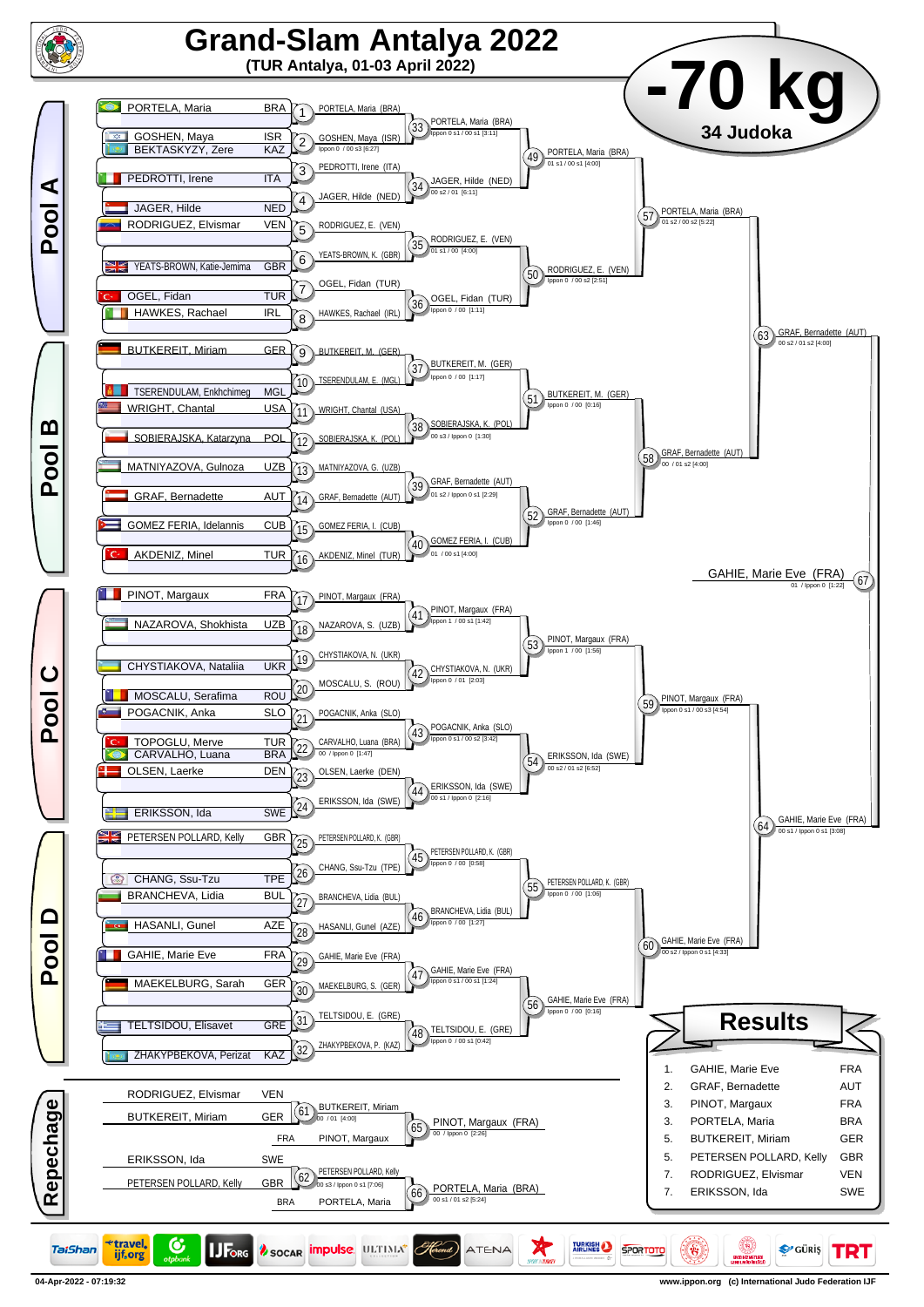